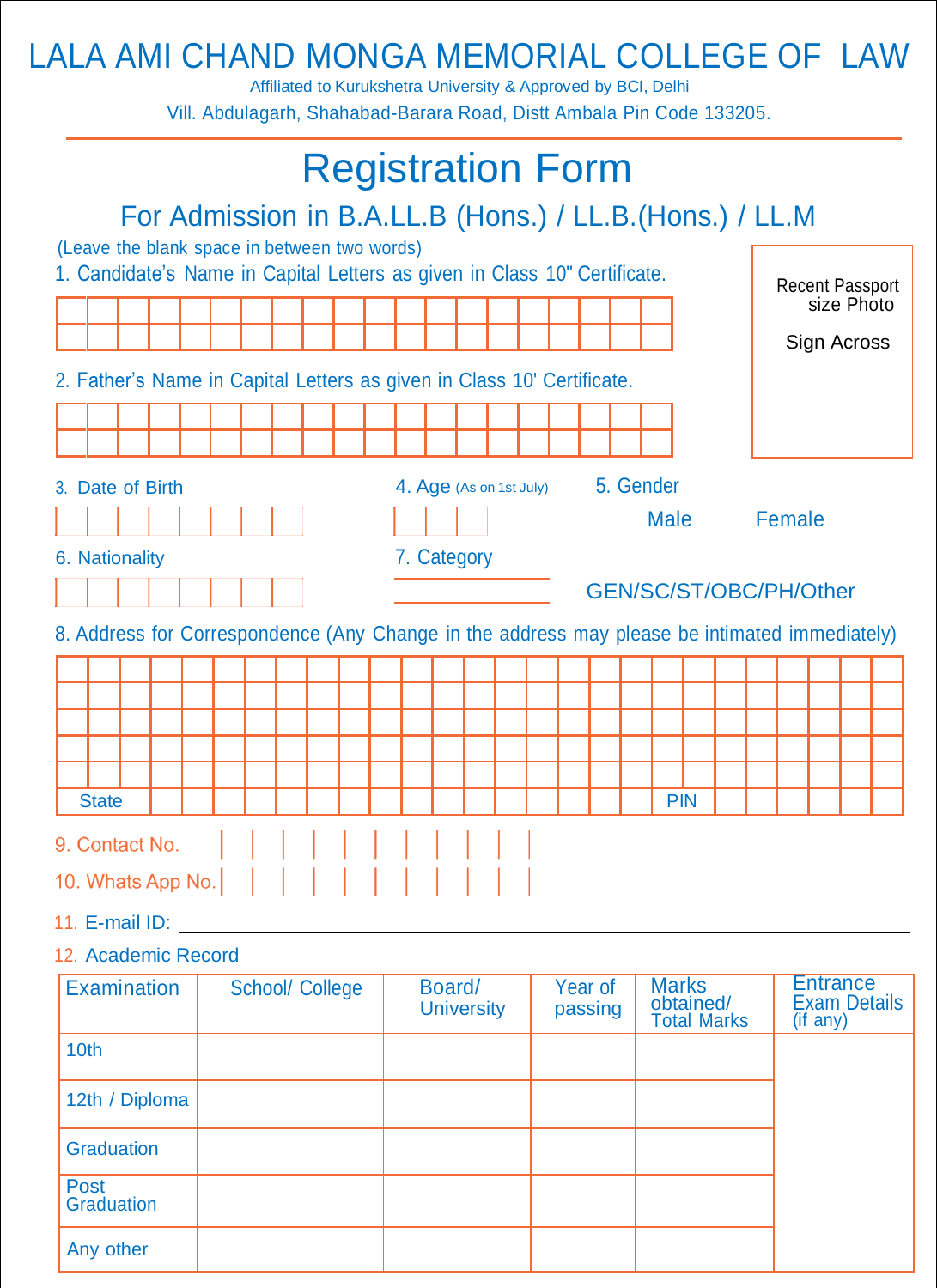## 12. Parents Particulars:-

| <b>Particulars</b> | <b>Mother</b> | <b>Father</b> |
|--------------------|---------------|---------------|
| <b>Name</b>        |               |               |
| Phone No.          |               |               |
| Family ID. No.     |               |               |
| E-mail ID          |               |               |

## **Declaration**

- $\blacktriangleright$  I fulfil all the eligibility condition as laid down in the Advertisement/Prospectus.
- I have not been debarred from taken admission in any educational Institute in India/abroad.
- If admitted I will abide by all the disciplinary and other rules and regulations of Lala Ami Chand Monga Memorial College of Law, Ambala, framed and enforced from time to time.
- $\triangleright$  The information given by me in my application form is true and correct to the best of my knowledge and belief.

|  |  | Signature of Parents/Guardian |
|--|--|-------------------------------|
|--|--|-------------------------------|

Signature of Candidate

Date:

Place:

List of Enclosure:

- 1. Attested Copy of the Marks Sheets of 10<sup>th</sup> and 12<sup>th</sup> Standard.
- 2. Attested Copy of the Marks Sheets of U.G or P.G as applicable.
- 3. Original Migration from C.B .S .E or University.
- 4. Attested Copy of Certificate for Reserved Category. (SC/OBC/ST/PH)